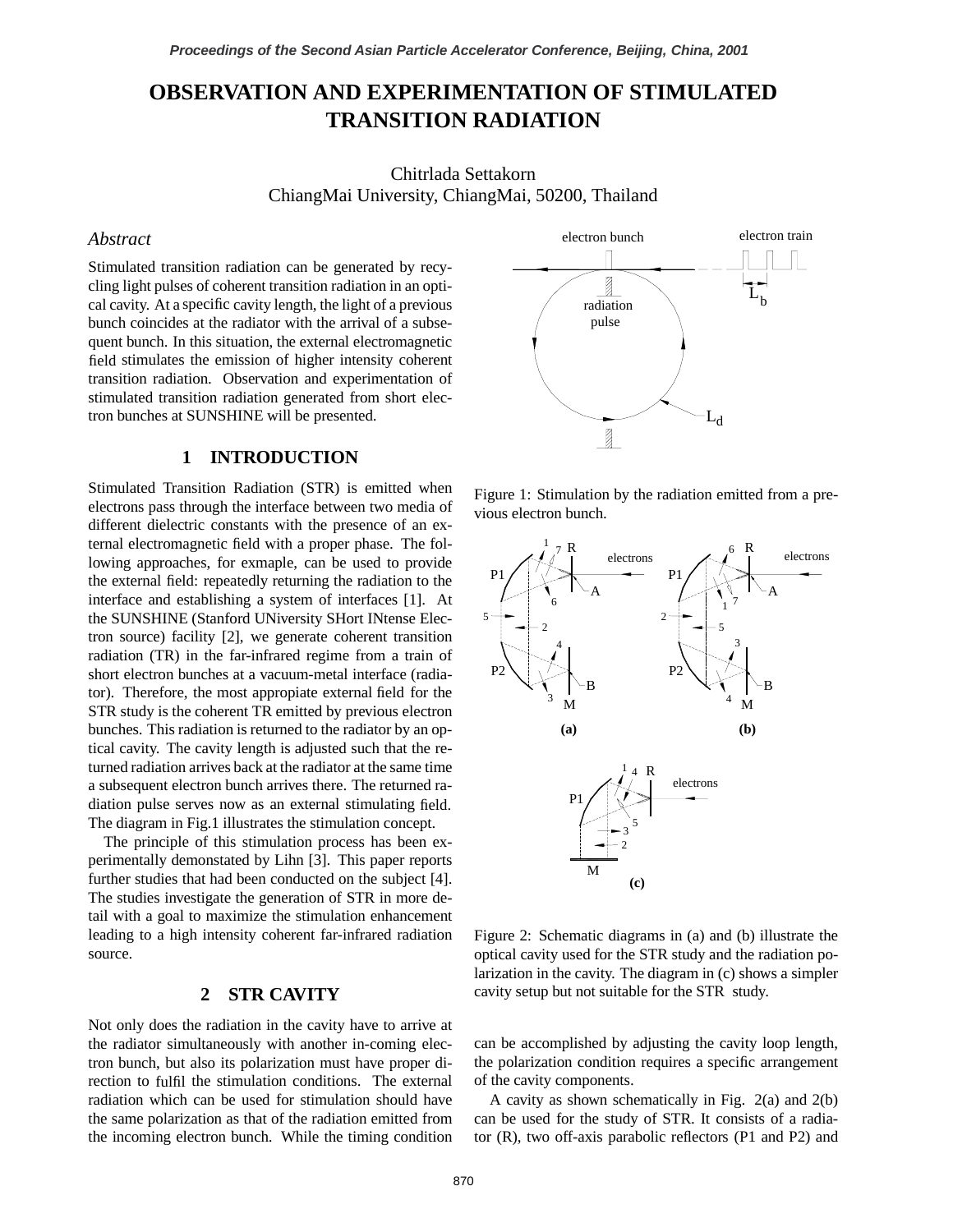

Figure 3: The STR cavity.

a plane reflector (M). The focal points of P1 and P2 are aligned on the radiator at point A and on the plane reflector at point B, respectively. P1 converts the divergent transition radiation emitted from point A to become parallel. P2 focuses the parallel light onto a point at B. The radiation is then reflected on M and transported back to P2, P1 and R at point A.

The polarization states of the radiation are traced through the cavity and are shown in Fig. 2. The polarization of the radiation in the upper half of the radiation cone is shown in Fig. 2(a) while that of the lower half is shown in Fig. 2(b). The numbers indicate cronological events. For example, the polarization state "1" is the polarization of the transition radiation just emitted from the electrons and the polarization state "7" is the radiation after passing through the cavity. The radiation polarization after one round trip travelling through the cavity has the same direction as that of the radiation emitted from an incoming electron bunch. That would not be the case if we would use a much simpler cavity with a flat reflector between P1 and P2 [Fig.  $2(c)$ ].

Figure 3 shows a picture of the actual experimental setup of the STR cavity at the end of the beam line. The whole cavity is placed at the end of the beam line after a  $75-\mu m$ thick stainless steel window, which separates the evacuated beam line and the ambient air. Electrons pass through the stainless steel window and enter the cavity. At the radiator, the electrons generate transition radiation, which is then recycled in the cavity to start the stimulation. The foil reflector (F) tilted  $45^\circ$  about a horizontal axis is used to separate the transition radiation generated at R from the electron beam. The parabolic mirror P2 and the flat mirror F are mounted on a remote-controlled linear translation stage. This allows us to change the cavity path length without affecting the alignment of the cavity.

A beam divider (BD) is used to couple out some radiation energy from the cavity for monitoring, while the rest of the radiation is transmitted through the beam divider and remains in the cavity. The radiation extraction contributes to cavity losses, which must be chosen carefully to optimize the built-up of the energy in the cavity.



Figure 4: A typically STR cavity scan displaying many resonances. In (b), the scan is shown together with the locations (indicated by dashed-lines) where we expect stimulation up to the  $10^{th}$  order resonance to occur.

#### **3 RESONANCE CONDITIONS**

For a train of electron bunches with the interbunch distance  $L<sub>b</sub>$ , simulation will occur when the radiation generated from a previous electron bunch is in the cavity with a total path length  $L_d$  and coincides with an in-coming electron bunch. The resonance condition for this stimulation can be expressed as

$$
nL_d = mL_{b,}
$$
 (1)

where  $m$  and  $n$  are integers. This condition states that when a radiation pulse has travelled  $n$  times through the cavity, it will coincide with the  $m^{th}$  incoming electron bunch.

Note that the frequency content of the STR will be the harmonics of the revolution frequency. In other words, the cavity length must be an integer multiple of the radiation wavelength. The resulting spectrum of STR therefore is a line spectrum with rather narrow spacing between lines.

### **4 CAVITY SCAN**

The total cavity length is adjustable from  $7L<sub>b</sub>$  to  $8L<sub>b</sub>$ , where  $L_b$  is the interbunch distance ( $L_b = 10.5$  cm for our S-band linac). By varying the cavity length between  $7L<sub>b</sub>$  and  $8L<sub>b</sub>$ . stimulation at different resonances can be observed. A typical cavity scan is shown in Fig. 4(a). The numbers in the figure indicate the order  $(n)$  of resonance; for example, the peak labelled "1" is the first order resonance (integer resonance or  $n = 1$ ) and the peak marked by "2" is the second order resonance (half integer resonance or  $n = 2$ ). In Fig. 4(b), we show the same scan together with the locations where we expect stimulation up to the  $10^{th}$  order